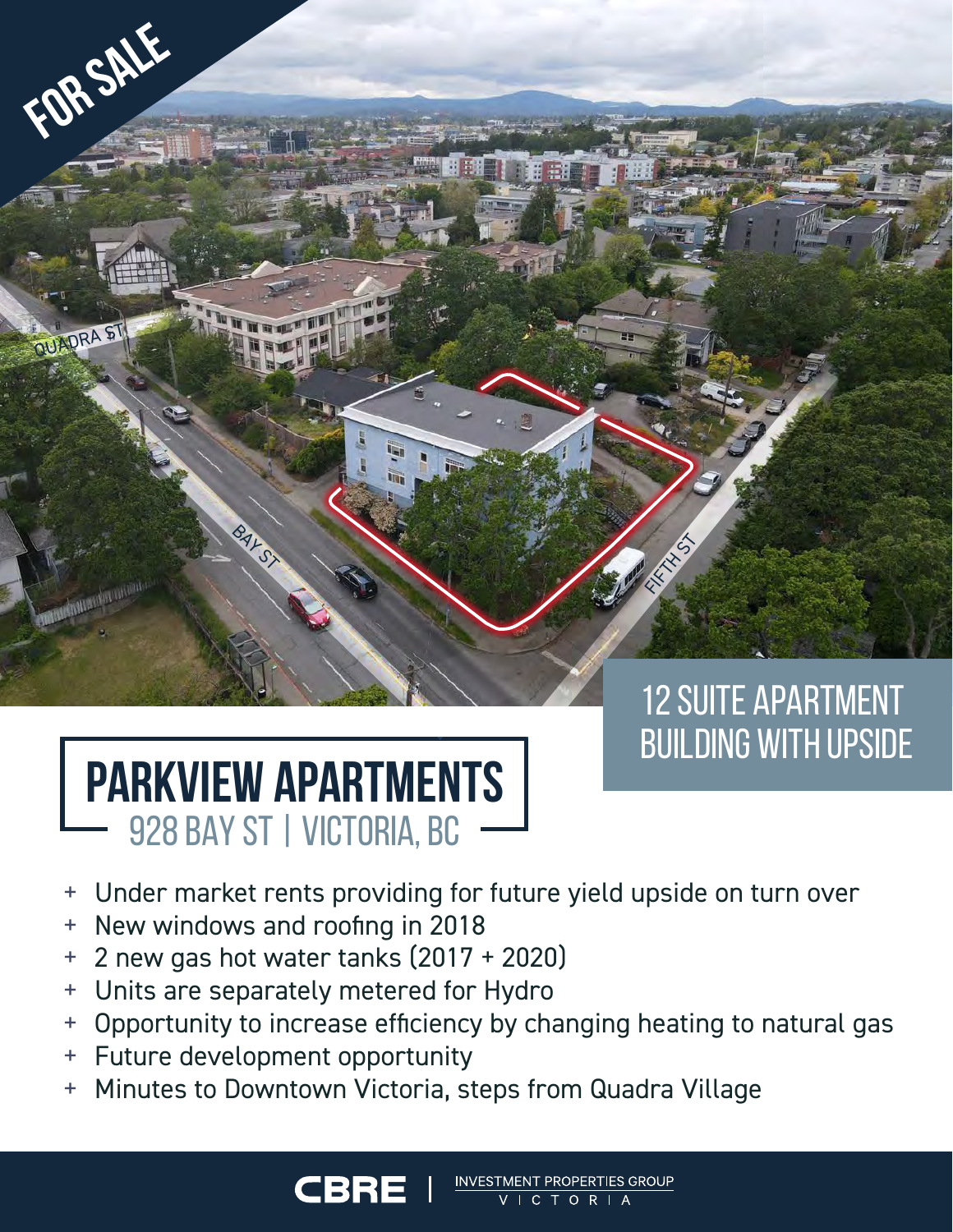## **The Opportunity**

CBRE Victoria's Investment Properties Group is pleased to present the opportunity to purchase Parkview Apartments for the first time in 34 years. Located at 928 Bay Street, this fully occupied three storey apartment building is comprised of 2 two bedroom suites, 6 one bedroom suites, 3 one bedroom + den suite and 1 non-authorized one bedroom suite. The building has new windows and roofing installed in 2018, 2 gas hot water tanks (2017 + 2020) and separately metered hydro for each unit. With under market rents, development potential and a neighbourhood that is undergoing revitalization, the property offers significant future yield upside.

## **The Details Zoning**

| <b>Civic Address</b>  | 928 Bay Street, Victoria BC V8T 1R7                   |                                         |  |  |  |
|-----------------------|-------------------------------------------------------|-----------------------------------------|--|--|--|
| <b>PIDs</b>           | 003-243-028   003-243-079                             |                                         |  |  |  |
| <b>BC Assessment</b>  | Land:<br><b>Building:</b><br>Total:                   | \$1,364,000<br>\$901,000<br>\$2,265,000 |  |  |  |
| <b>Lot Size</b>       | 8,746 SF                                              |                                         |  |  |  |
| <b>Storeys</b>        | 3                                                     |                                         |  |  |  |
| <b>Construction</b>   | <b>Wood Frame</b>                                     |                                         |  |  |  |
| <b>Year Built</b>     | 1912 (Renovated 1979)                                 |                                         |  |  |  |
| <b>Roofing</b>        | Torch-on (July 2018)                                  |                                         |  |  |  |
| <b>Heating</b>        | Oil-fired Forced Air Furnace                          |                                         |  |  |  |
| <b>Hot Water</b>      | 2 Gas Hot Water Tanks (2017 + 2020)                   |                                         |  |  |  |
| <b>Hydro</b>          | <b>Units Separately Metered</b>                       |                                         |  |  |  |
| <b>Parking</b>        | 5 Parking Stalls On-site (No Charge)                  |                                         |  |  |  |
| Laundry               | 1 Washer / 1 Dryer (Coin-op, Leased)                  |                                         |  |  |  |
| <b>Property Taxes</b> | \$9,992.00 (2021)                                     |                                         |  |  |  |
| <b>Financing</b>      | <b>First National CMHC Insured</b><br>(To Be Cleared) |                                         |  |  |  |

### **Price: \$2,875,000 Price Per Suite: \$239,583 CAP RATE: 3.6%**

**Zoning:** R3-2 Multiple Dwelling District **Density:** Variable, Based on Storeys 3 Storey: 0.9:1 FSR **Max Height:** 18.5M **Max Site Coverage:** 40% **Uses Permitted, But Not Limited To:**  $\checkmark$  Single/Two Family Dwelling

- $\checkmark$  Churches
- $\sqrt{\phantom{a}}$  Rest Homes
- $\times$  Multiple Dwellings
- **OCP:** Urban Residential



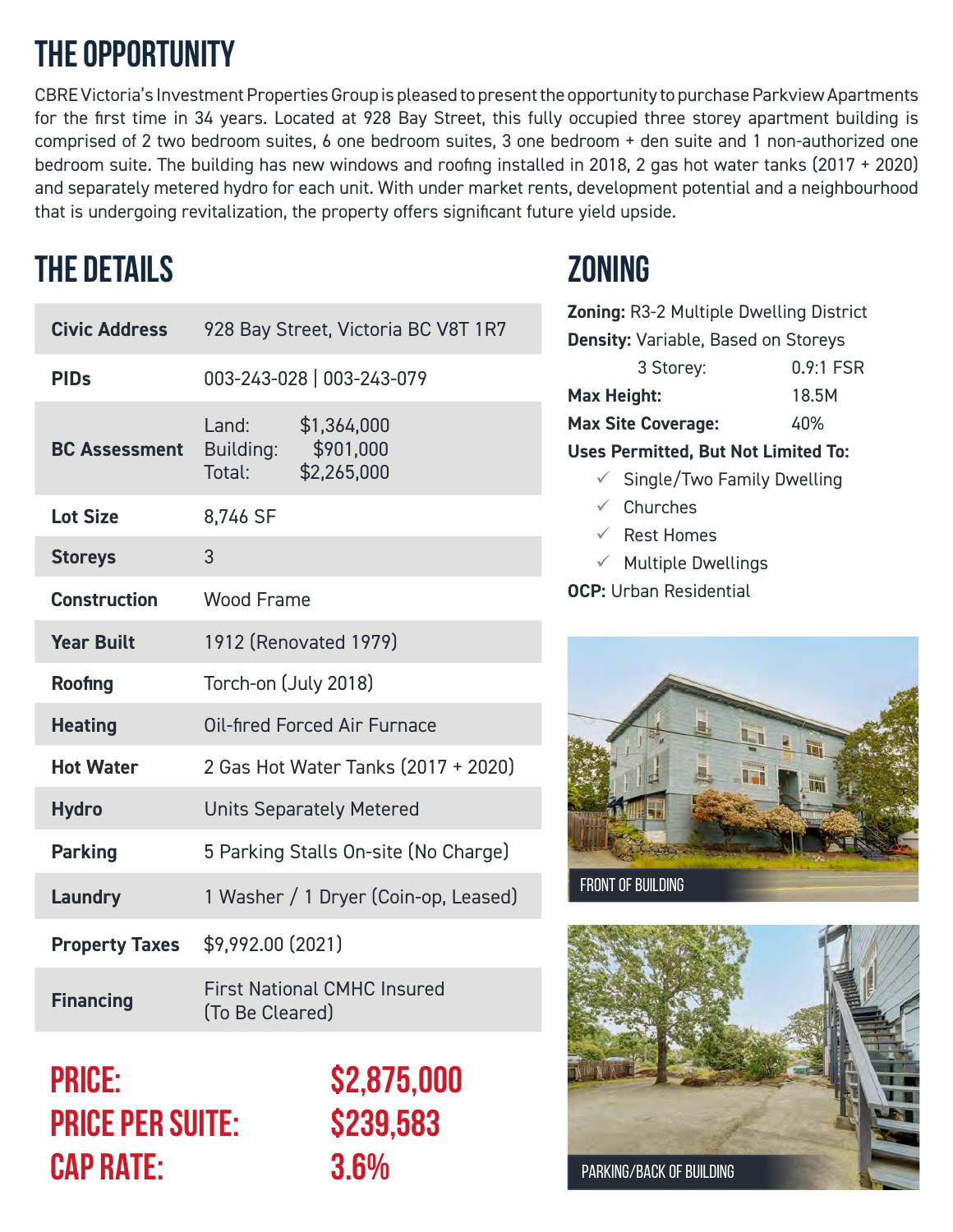|                   | HHM        | $\Box$    |                         |                     |
|-------------------|------------|-----------|-------------------------|---------------------|
| <b>Suite Type</b> | # of Units | Avg. Rent | <b>Avg. Market Rent</b> | % Below Market Avg. |
| Bedroom           | 7          | \$1,170   | \$1,400                 | 20%                 |
| 1 Bedroom + Den   | 3          | \$1,147   | \$1,450                 | 26%                 |
| 2 Bedroom         | າ          | \$1,113   | \$1,500                 | 35%                 |
| <b>Total</b>      | 12         |           |                         |                     |

#### **Property Features**

- 12 Units
	- 8 one bed (one with den)

ma-

- 4 two bed
- $\checkmark$  Consistently 100% occupied
- $\checkmark$  Units separately metered for hydro
- $\checkmark$  New windows/roof (2018)
- $\checkmark$  5 On-site parking stalls
- $\checkmark$  2 gas hot water tanks (2017 + 2020)
- $\checkmark$  Coin-op laundry with 1 washer / 1 dryer (leased)

### **Development Potential**

In the draft Hillside-Quadra Neighbourhood Plan (May 6th, 2022), the property is considered a "Housing Opportunity" with targeting for more affordable housing of approximately **5-6 storeys.** Rezonings could result in significantly increased density, potentially beyond the 2.0 FSR attached to Urban Residential zones.

#### **Housing Opportunity**

Housing of approximately 5-6 storeys, with more affordable homes or amenities.



. . .